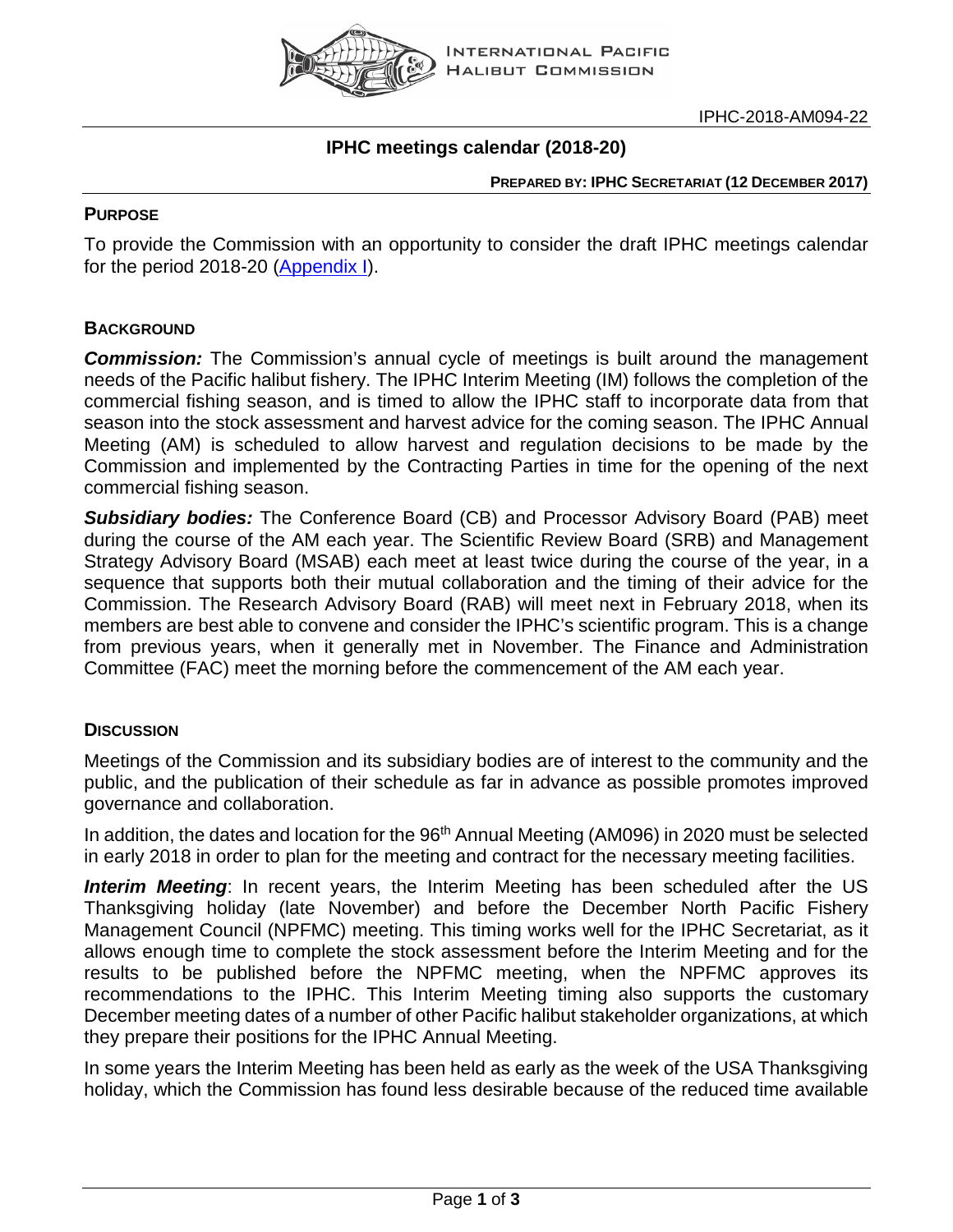for assessment and the difficulty of traveling during that week. This may be necessary for the 2019 Interim Meeting (IM095) because of the late date of the US holiday (28 Nov 2019) and the early date of the NPFMC meeting (tentatively scheduled for 2-10 Dec 2019).

#### **RECOMMENDATIONS**

That the Commission:

- 1) **NOTE** paper IPHC-2018-AM094-22, which provides the Commission with an opportunity to consider the annual IPHC meetings calendar (2018-20).
- 2) **ENDORSE** the IPHC meeting calendar for implementation by the IPHC Secretariat.

#### **APPENDICES**

**[Appendix I:](#page-2-0)** DRAFT: IPHC meetings calendar (2018-20)